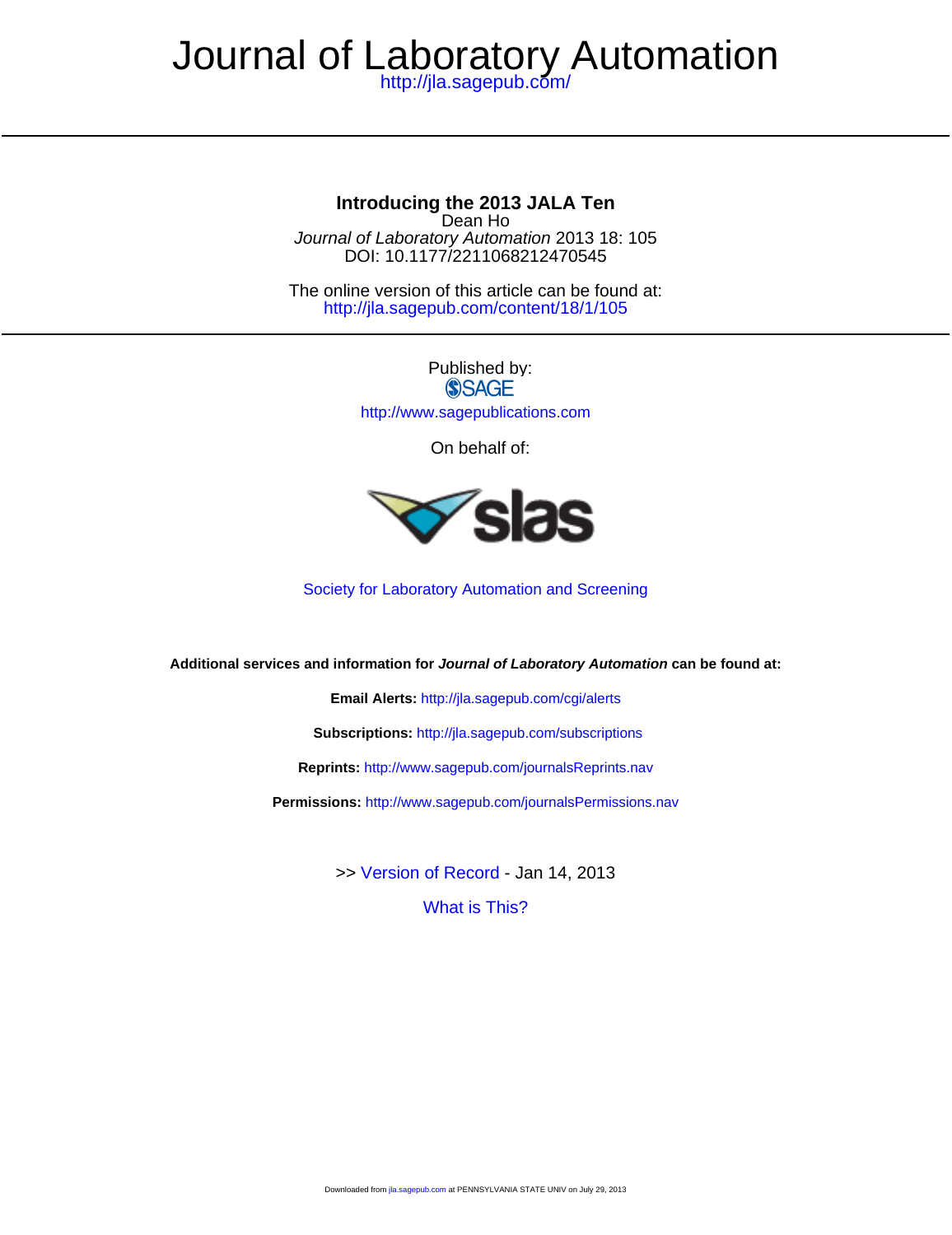## **Introducing the 2013 JALA Ten**

## **JALA Editor-in-Chief Dean Ho**

We are pleased to present this year's JALA Ten honorees, which highlight significant breakthroughs across the intersection of automation, diagnostics, therapeutics, imaging, manufacturing, and beyond. Examples include new paradigms in design, nucleic acid–based therapeutics, the development of novel nanolithography approaches, and cellular interrogation and control, among others.

Nominations hailed from all corners of the research universe including universities; companies, both early stage and established; and government research laboratories. Honorees have developed new approaches that range from the fundamental to those that have been successfully transitioned into commercial products.

Innovation is a team effort, and this year's selections demonstrate the remarkable progress that can be realized when top scientists and engineers combine their talents with those of translationally minded clinicians and entrepreneurs toward realizing important advancements that will ultimately improve the quality of health care. It is this same scope that is evident across the membership of the JALA Editorial Board and the principles that guide our publishing philosophy.

The JALA Editorial Board would like to thank all of the enthusiastic nominators for their thoughtful and comprehensive assessments of their respective submissions and salutes the honorees for their continued efforts toward demonstrating the importance of continued support for research and development, enabling innovation to benefit nearly every facet of biology and medicine.

#### **Optimizing Design Outcomes**

By Francesco Ciucci<sup>1</sup>, Tomonori Honda<sup>2</sup>, and Maria C. Yang<sup>2</sup>

<sup>1</sup>Universitat Heidelberg, Germany

<sup>2</sup>Massachusetts Institute of Technology, Cambridge, MA, USA

One common way to represent a complex engineering system (for example, an aircraft or a desalination plant) is as an overall system that encompasses many subsystems, such as a power subsystem and a structural subsystem. A continuing challenge in the early stages of designing complex engineering systems is making design tradeoffs between subsystems so that the overall system can achieve the best possible performance. One accepted strategy is to

**Figure 1.** Reprinted with permission from Ciucci F, Honda T, Yang MC. An Information Passing Strategy for Achieving Pareto Optimality in the Design of Complex Systems. *Res. Eng. Des*. **2013**, *23*(1), 71–83.

apply game theory to a design, treating subsystems as "players" that pass information to each other until the

<sup>1</sup>University of California, Los Angeles, School of Dentistry, Los Angeles, CA, USA

All figures are reprinted with permission from the copyright holder.

#### **Corresponding Author:**

Dean Ho, Divisions of Oral Biology and Medicine and Advanced Prosthodontics, The Jane and Jerry Weintraub Center for Reconstructive Biotechnology, UCLA School of Dentistry, Los Angeles, CA, USA Email: editorho@slas.org



18(1) 105–110

**SSAGE** 

Journal of Laboratory Automation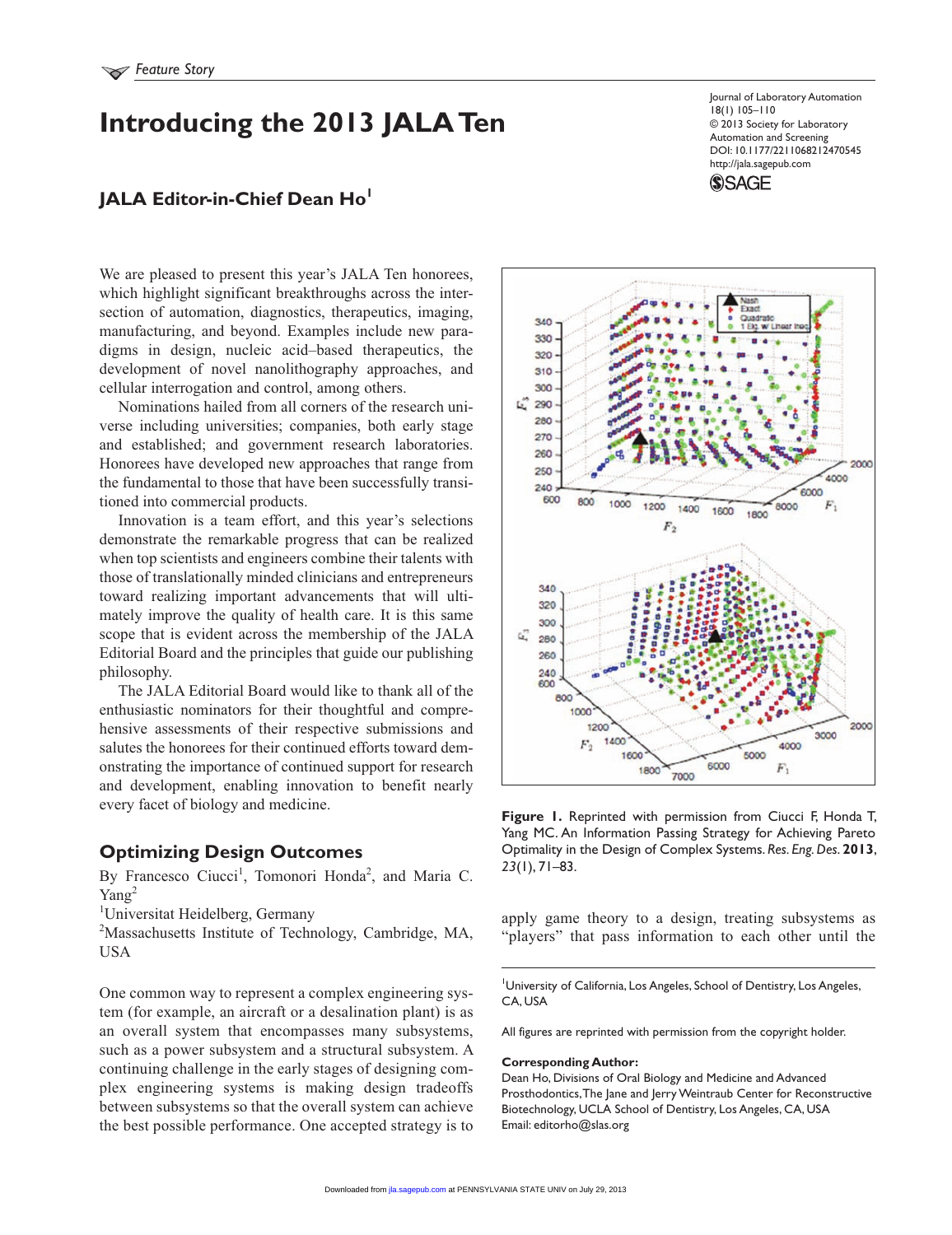overall system reaches optimality. Current game theoretic approaches pass simple point information and can achieve a Nash equilibrium. This article explores the value of passing additional information by putting it in the form of a quadratic and also a Hessian (compressed into an Eigenvalue), thus making the system more cooperative and therefore lead to highly desirable Pareto optimal solutions. The approach is illustrated through three case examples: (1) a mathematical design problem with two players, (2) an aircraft design problem with two players, and (3) the design of a speed reducer with three players. This article demonstrates that a Pareto solution can be reached in all three of these cases. Using this strategy, designers of complex systems have the potential to achieve more effective design outcomes.

#### **High-Throughput Three-Dimensional Tracking of Human Sperms Using Computational On-Chip Imaging**

By Ting-Wei Su<sup>1</sup>, Liang Xue<sup>1</sup>, and Aydogan Ozcan<sup>1</sup> <sup>1</sup>University of California, Los Angeles, Los Angeles, CA, USA

This work demonstrates a novel lens-free on-chip imaging technique that can track the three-dimensional (3D) trajectories of >1500 individual human sperms within an observation volume of  $\sim$ 8 to 17 mm<sup>3</sup> with submicron accuracy and  $\sim$ 10 to 12 ms temporal resolution. This high-throughput imaging platform achieves more than an order of magnitude larger imaging volume compared with other microscopy tools permitting us to report, for the first time, the helical



**Figure 2.** Reprinted with permission from Su T-W, Xue L, Ozcan A. High-Throughput Lensfree 3D Tracking of Human Sperms Reveals Rare Statistics of Helical Trajectories. *Proc. Natl. Acad. Sci. U. S. A*. **2012**. DOI: 10.1073/pnas.1212506109

trajectories of human sperms, an observation that could not be reported before our work, mostly because of tight 3D radii of such helices as well as the rapid rotation speed of human sperms.

#### **Cantilever-Free Scanning Probe Molecular Printing**

By Louis Giam<sup>1</sup> and Chad A. Mirkin<sup>1</sup> <sup>1</sup>Northwestern University, Evanston, IL, USA

Cantilever-free scanning probe molecular printing techniques (polymer pen lithography and hard-tip, soft-spring lithography) merge the advantages of dip-pen nanolithography and



**Figure 3.** Reprinted with permission from Giam L, Mirkin C. Cantilever-Free Scanning Probe Molecular Printing. *Angew. Chem. Intl. Ed.*  **2011**, *33*, 7482–7485.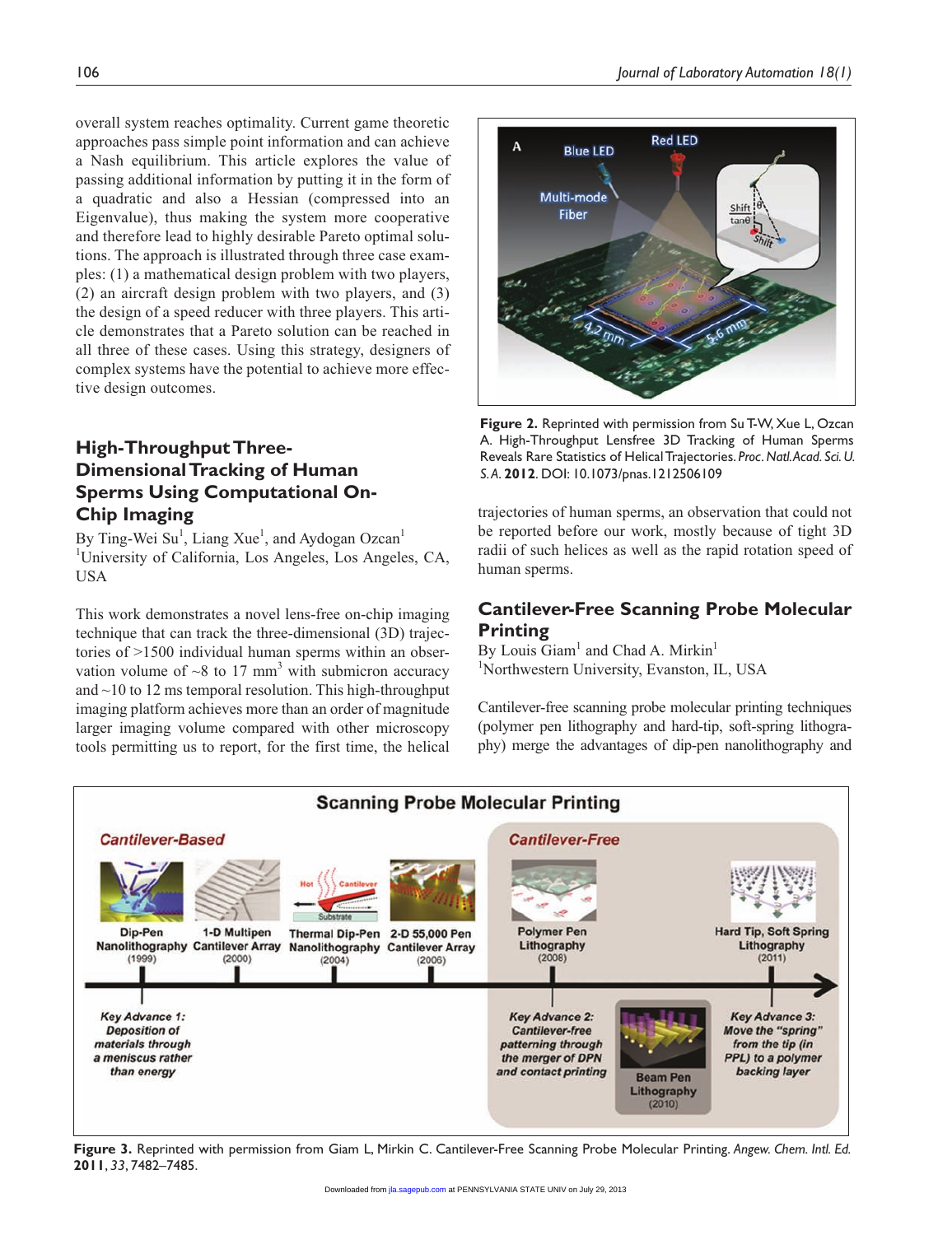

**Figure 4.** Reprinted with permission from Li N. Reversible Regulation of Aptamer Activity with Effector-Responsive Hairpin Oligonucleotides. *J. Lab Autom*. **2012**. DOI: 10.1177/2211068212448429

microcontact printing to enable parallel and inexpensive printing of molecular features with nanoscale resolution over large areas. The conceptual advance was the elimination of impractical cantilevers and the use of compliant pyramids mounted on a hard transparent backing or, alternatively, the use of hard tips on a soft-backing layer, also mounted on a transparent substrate, as the molecular delivery vehicles in a piezo-driven scanning probe device. These advances have led to all commercialized forms of molecular printing tools (NanoInk).

### **Reversible Regulation of Aptamer Activity with Effector-Responsive Hairpin Oligonucleotides**

By Na  $Li<sup>1</sup>$ <sup>1</sup>University of Miami, Miami, FL, USA

Most of the existing strategies for regulating aptamer activity have a limited specificity and/or reversibility. This work demonstrated a simple, generic strategy to simultaneously achieve specificity and reversibility by exploiting the spontaneous conformational change of hairpin oligonucleotides upon the specific recognition of nucleic acid effectors. This new strategy has been demonstrated with an anticoagulant aptamer. With further optimization and development, this strategy could potentially be used to create on-demand aptamer therapy. The potency of the therapy (the aptamer activity) is continuously adjusted based on the disease status that is indicated by the amount of effectors (mRNA or DNA biomarkers).

#### **Hydrodynamic Stretching of Single Cells for Large Population Mechanical Phenotyping**

By Daniel R. Gossett<sup>1</sup>, Henry T. K. Tse<sup>1</sup>, Serena A. Lee<sup>1</sup>, Yong Ying<sup>1</sup>, Anne G. Lindgren<sup>1</sup>, Otto O. Yang<sup>1</sup>, Jianyu  $Rao^{\overline{1}}$ , Amander T. Clark<sup>1</sup>, and Dino Di Carlo<sup>1</sup>

<sup>1</sup>University of California, Los Angeles, Los Angeles, CA, USA



**Figure 5.** Reprinted with permission from Gossett Daniel R, et al. Hydrodynamic Stretching of Single Cells for Large Population Mechanical Phenotyping. *Proc. Natl. Acad. Sci. U. S. A*. **2012**, *109*, 7630–7635.

Biomarkers for cell type, state, and function enable critical classifications in biological research and medical diagnostics. Recently, biophysical markers have been shown to be attractive, label-free alternatives to conventional biochemical biomarkers. The potential impact of these biophysical markers spans many areas of biomedicine including regenerative medicine, clinical cancer diagnostics, and immune monitoring. However, current methods of probing single-cell mechanical properties are either too labor intensive for clinical adoption or too low in throughput to accurately sample the heterogeneity of biological samples. Dino Di Carlo and his research group have recently developed a technique called *deformability cytometry*, which couples microfluidic hydrodynamic stretching with high-speed imaging and automated image analysis to probe single-cell deformability at a rate of more than 1000 cells/s. This throughput enables thorough sampling of clinically relevant complex and heterogeneous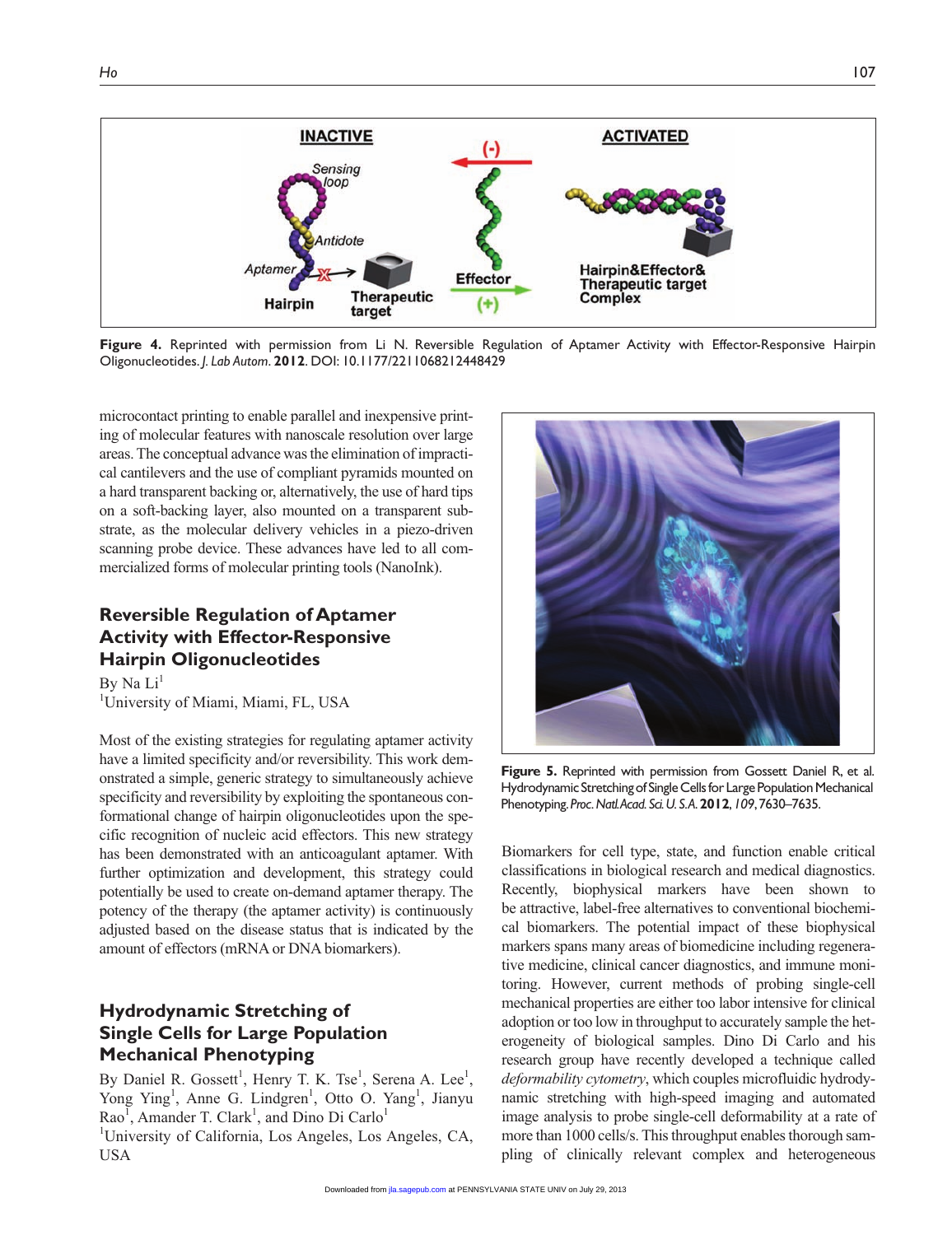biological fluids (e.g., blood, pleural effusions, and urine). The limited operational complexity and minimal sample preparation requirements of this method will ease translation as both a research tool and clinical diagnostic tool. Deformability cytometry makes mechanical phenotyping robust and accessible to biomedicine.

#### **Thermal Biosensing with Phase Change Nanoparticles**

By Chaoming Wang<sup>1</sup>, Zhaoyong Sun<sup>1</sup>, Liyuan Ma<sup>1</sup>, and Ming  $Su'$ 

<sup>1</sup>University of Central Florida, Orlando, FL, USA



**Figure 6.** Reprinted with permission from Wang C, et al. Simultaneous Detection of Multiple Biomarkers with Several Orders of Concentration Difference Using Phase Change Nanoparticles. *Anal. Chem*. **2011**, *83*, 2215.

Nanoparticles of optical, magnetic, and electric character can detect biomarkers with high sensitivities but with low multiplicity due to low spectral resolution or nondistinguishable particle property. A panel of nanoparticles of phase-change materials (nano-PCM) has been used to detect multiple biomarkers with differential scanning calorimetry. The nanoparticles are made of either pure metals or eutectic alloys and have sharp and distinct melting peaks during linear temperature rise. After forming one-to-one accordance between each type of nanoparticle and ligand (i.e., antibody or DNA), multiple molecular variations can be detected at the same time for efficient drug discovery and medical diagnosis.

#### **Controlling Spatial Organization of Multiple Cell Types in Defined 3D Geometries**

By Halil Tekin<sup>1,2</sup>, Jefferson G. Sanchez<sup>1,2</sup>, Christian Landeros<sup>1,2</sup>, Karen Dubbin<sup>1,2</sup>, Robert Langer<sup>1</sup> and Ali Khademhosseini<sup>1,2</sup>

<sup>1</sup>Massachusetts Institute of Technology, Cambridge, MA, USA

<sup>2</sup>Harvard Medical School, Boston, MA, USA

Multicellular communities are structurally and functionally complex. Various spatially distributed cell types in defined microenvironments produce structural complexity. Functional complexity results from the intricate interactions between multiple cell types, which regulate native tissue functions, such as specific organ functions, cancer dynamics, and developmental stages. Recreating these complexities in vitro would be highly useful to fabricate particular tissue constructs for regenerative medicine, create tumor models for drug discovery, and form biomimetic microenvironments to study developmental biology. However, it has remained a challenge to obtain targeted



**Figure 7.** Reprinted with permission from Tekin H, et al. Controlling Spatial Organization of Multiple Cell Types in Defined 3D Geometries. *Adv. Mater*. **2012**. DOI: 10.1002/adma.201201805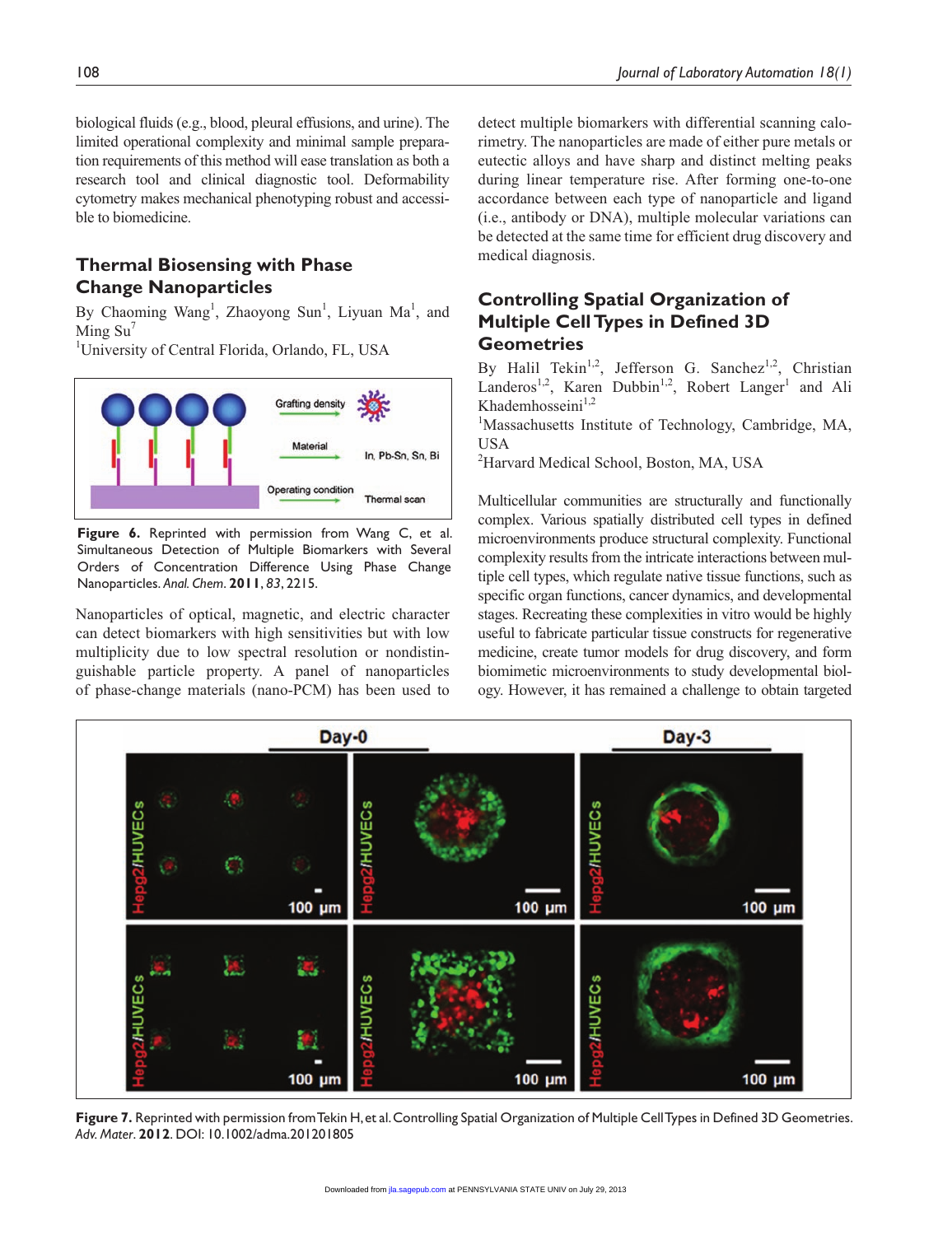spatial organization of various cell types in defined microenvironments. Herein, we introduce poly(N-isopropylacrylamide; PNIPAAm)–based dynamic microwells to spatially arrange multiple cell types in defined 3D geometries by exploiting the shape change properties of microwells at different temperatures. Two biologically relevant different cell types were spatially distributed in square and circular geometries by seeding them at different temperatures. This work is versatile and could potentially be useful for applications in tissue engineering, cancer biology, developmental biology, and drug discovery.

#### **Selective Trapping and Manipulation of Microscale Objects Using Mobile Microvortices**

By Li Zhang<sup>1,2</sup>, Tristan Petit<sup>1,3</sup>, Kathrin E. Peyer<sup>1</sup>, Bradley Kratochvil<sup>1</sup>, and Bradley J. Nelson<sup>1</sup>

<sup>1</sup>Institute of Robotics and Intelligent Systems, Zurich, Switzerland

<sup>2</sup>The Chinese University of Hong Kong, Hong Kong, China 3 Diamond Sensors Laboratory, Gif-sur-Yvette, France

This work describes a new technology to trap and manipulate microscale objects, such as microparticles and *Escherichia coli* bacteria, using mobile microvortices generated by a rotating nanowire or self-assembled microspheres. Unlike conventional microfluidic devices, the mobile microvortex performs selective manipulation of individual micro-objects with micrometer positioning precision without the need for fabricating additional features on the manipulation surface. Furthermore, the mobile microvortices, with volumes down to femto-liters, provide noncontact, minimally invasive manipulation of cells and other biological samples in environments



**Figure 8.** Reprinted with permission from Petit T, Zhang L, Peyer KE, Kratochvil B, Nelson BJ. Selective Trapping and Manipulation of Microscale Objects Using Mobile Microvortices. *Nano Lett*. **2012**, *12*, 156–160.

almost identical to their normal physiological conditions. Another primary advantage of mobile-microvortex–based manipulation is that there is no specific requirement on the material properties of the micro-object.

#### **Acoustic Tweezers: A Noninvasive, Noncontact, Versatile, On-Chip Platform for Cell Manipulation**

By Xiaoyun Ding<sup>1</sup>, Sz-Chin Steven Lin<sup>1</sup>, Brian Kiraly<sup>1</sup>, Hongjun Yue<sup>1</sup>, Sixing Li<sup>1</sup>, I-Kao Chiang<sup>1</sup>, Jinjie Shi<sup>1</sup>, Stephen J. Benkovic<sup>1</sup>, and Tony Jun Huang<sup>1</sup>

<sup>1</sup>The Pennsylvania State University, University Park, PA, USA

Professor Tony Jun Huang's research group at The Pennsylvania State University pioneered the first surface



**Figure 9.** Reprinted with permission from Ding et al. On-Chip Manipulation of Single Microparticles, Cells, and Organisms Using Surface Acoustic Waves. *Proc. Natl. Acad. Sci. U. S. A*. **2012**, *109*, 11105–11109.